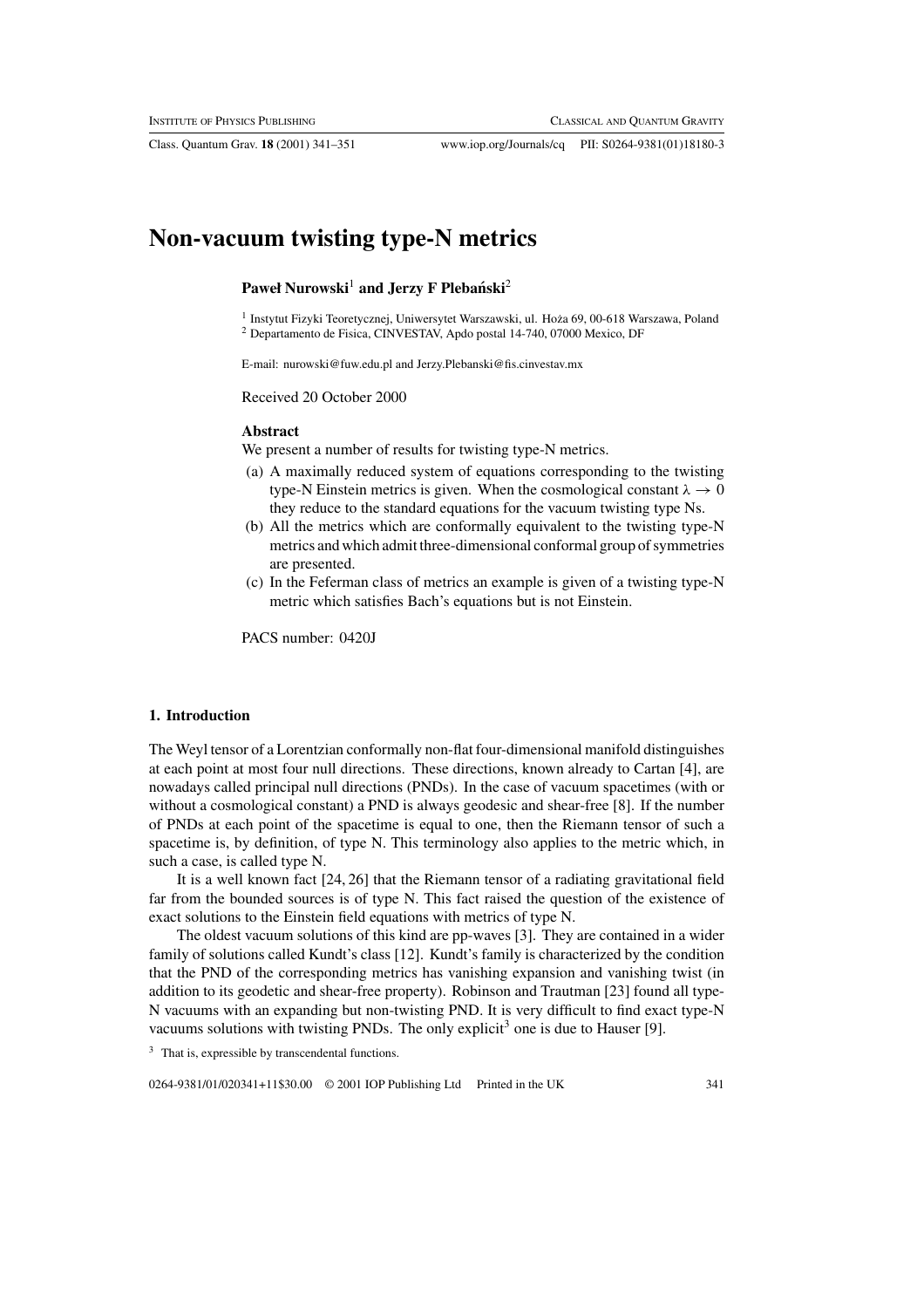In the case of vacuum Einstein equations with cosmological constant all type-N solutions with non-twisting PNDs are known explicitly [7]. As far as we know the twisting case has not yet been analysed.

Type Ns with an energy–momentum tensor of the perfect fluid do not obey the Goldberg– Sachs theorem. Their PND need not be either geodetic or shear-free. Type-N perfect fluid spacetimes with geodetic PND are only possible in the case of PNDs having shear [20].

In this paper we present a number of results on twisting type-N metrics. Section 2 gives a maximally reduced system of equations corresponding to type-N vacuums with a cosmological constant. The rest of the paper is devoted to the twisting type-N metrics which are not vacuum. Such metrics appear naturally in twistor theory [21, 25] and the theory of Cauchy–Riemann structures. They constitute the Feferman (non-vacuum) class of metrics [6] which we briefly describe in section 3. Section 4 presents twisting type-N metrics with a three-dimensional group of conformal symmetries; section 5 gives examples of twisting type-N metrics in the case when the group of conformal motions has dimension two. The metrics presented in sections 4 and 5 do not belong to the Feferman class, but are also non-vacuum. Section 6 gives an example of a twisting type-N metric which is non-vacuum but satisfies Bach's equations. It belongs to the Feferman class.

## **2. Vacuum type Ns with cosmological constant**

A way of obtaining the maximally reduced system of equations corresponding to the metrics with the energy–momentum tensor of the form  $T_{\mu\nu} = k_{\mu}k_{\nu}$ , where  $k_{\mu}$  is a quadruple principal null direction, was presented by one of us (JFP) in an unpublished paper [22]. The method<sup>4</sup> of [22] can also be applied to the vacuum type-N equations

$$
R_{\mu\nu} = \lambda g_{\mu\nu} \tag{1}
$$

with cosmological constant  $\lambda$ . It leads to the following result.

**Theorem 1.** *Any type-N metric satisfying the Einstein equations (1) is generated by a single complex function*  $L = L(u, z, \overline{z})$  *of variables* u *(real) and* z *(complex), subject to the following equations:*

$$
\bar{\mathcal{D}}^2 \mathcal{D}L - \mathcal{D}^2 \bar{\mathcal{D}}\bar{L} = \frac{1}{3}\lambda (\mathcal{D}\bar{L} - \bar{\mathcal{D}}L)^3
$$
  
\n
$$
\bar{\mathcal{D}}\partial_u \mathcal{D}L = \frac{1}{2}\lambda (\mathcal{D}\bar{L} - \bar{\mathcal{D}}L)[\mathcal{D}^2 \bar{L} - \bar{\mathcal{D}}\mathcal{D}L].
$$
\n(2)

*Here,*  $\mathcal{D} = \partial_z - L \partial_u$ *. In terms of L the metric reads* 

$$
g = 2(\theta^1 \theta^2 - \theta^3 \theta^4)
$$
  
\n
$$
\theta^3 = \overline{\theta^3} = du + L dz + \bar{L} d\bar{z}
$$
  
\n
$$
\theta^1 = \overline{\theta^2} = [r + \frac{1}{2}(\mathcal{D}\bar{L} - \bar{\mathcal{D}}L)] dz + \bar{L}_u \theta^3
$$
  
\n
$$
\theta^4 = \overline{\theta^4} = dr + [L_u(\mathcal{D}\bar{L} - \bar{\mathcal{D}}L) - \frac{1}{2}\mathcal{D}(\mathcal{D}\bar{L} - \bar{\mathcal{D}}L)] dz + [\bar{L}_u(\bar{\mathcal{D}}L - \mathcal{D}\bar{L})
$$
  
\n
$$
-\frac{1}{2}\bar{\mathcal{D}}(\bar{\mathcal{D}}L - \mathcal{D}\bar{L})] d\bar{z} + [\frac{1}{6}\lambda(-r^2 + \frac{5}{4}(\mathcal{D}\bar{L} - \bar{\mathcal{D}}L)^2) - \frac{1}{2}\partial_u(\mathcal{D}\bar{L} + \bar{\mathcal{D}}L)] \theta^3,
$$
\n(3)

<sup>4</sup> The results of [22] are described in [11, pp 240–2].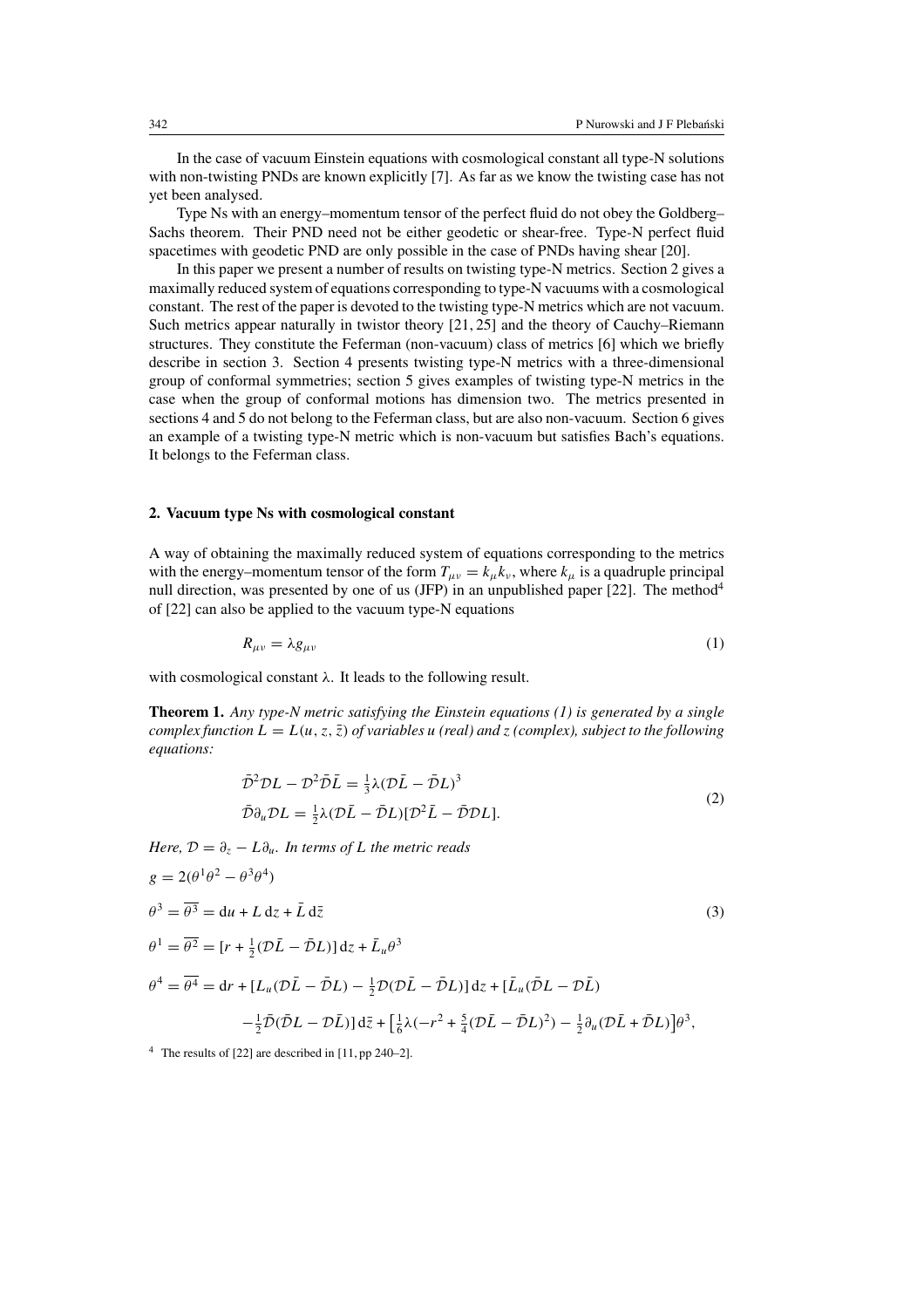*and the four-dimensional spacetime is parametrized by*  $(r, u, z, \overline{z})$ *, with* r *being a real coordinate. The only non-vanishing coefficient of the Weyl tensor is*

$$
\Psi_4 = \frac{\mathcal{D}_u^2 \bar{\mathcal{D}} \bar{L} + \frac{1}{6} \lambda (3 \bar{L}_u - \bar{\mathcal{D}}) (\bar{\mathcal{D}}^2 L - \partial p \bar{\mathcal{D}} \bar{L})}{r - \frac{1}{2} (\mathcal{D} \bar{L} - \bar{\mathcal{D}} L)}.
$$
(4)

*The metric (3) has a quadruple principal null direction*  $k = \partial_r$ *. It is twisting iff* 

$$
\mathcal{D}\bar{L} - \bar{\mathcal{D}}L \neq 0. \tag{5}
$$

As far as we know the above system of maximally reduced equations for the type-N metrics with a cosmological constant has not been presented in the literature so far. It may lead to new solutions only in the case of twisting  $k$  (condition (5) satisfied). In the nontwisting case all the metrics corresponding to solutions of (2) are known [7]. We were unable to find any explicit solution to the system of theorem 1 in the case of condition (5) being satisfied. Even the Hauser explicit solution [9] is not easily expressible in terms of function  $L$ only.

# **3. The Feferman class**

In this paper we relax the Einstein condition and search for twisting type-N metrics, which do not satisfy any additional curvature conditions. One class of such metrics is given by the Feferman conformal class [6], which in the context of GR was first studied by Sparling [25]. To describe the Feferman metrics one needs the notion of a Cauchy–Riemann structure.

**Definition 1.** *A Cauchy–Riemann (CR) structure*  $(N, [(\Omega, \Omega_1)])$  *is a three-dimensional manifold* N equipped with a class of pairs of 1-forms  $[(\Omega, \Omega_1)]$  *such that*  $\Omega$  *is real- and*  $\Omega_1$  *is complex-valued,*  $\Omega \wedge \Omega_1 \wedge \Omega_1 \neq 0$  *at each point of* N, *two pairs*  $(\Omega, \Omega_1)$  *and*  $(\Omega', \Omega'_1)$ *are equivalent iff there exists non-vanishing functions* f *(real) and* h *(complex) and a complex function* p *on* N *such that*

$$
\Omega' = f\Omega \qquad \Omega'_1 = h\Omega_1 + p\Omega. \tag{6}
$$

*A Cauchy–Riemann structure is non-degenerate iff*  $d\Omega \wedge \Omega \neq 0$ .

Given a non-degenerate CR structure  $(\mathcal{N}, [(\Omega, \Omega_1)])$  one can always choose a representative  $(\Omega, \Omega_1)$  from the class  $[(\Omega, \Omega_1)]$  such that [5, 18]

$$
d\Omega = i\Omega_1 \wedge \bar{\Omega}_1. \tag{7}
$$

Since  $(\Omega, \Omega_1, \overline{\Omega}_1)$  constitutes a basis of 1-forms on N then the differential of  $\Omega_1$  uniquely defines functions  $\alpha$ ,  $\theta$  (complex) and  $\beta$  (real) such that

$$
d\Omega_1 = \bar{\alpha}\Omega_1 \wedge \bar{\Omega}_1 + i\beta\Omega \wedge \Omega_1 - \theta\Omega \wedge \bar{\Omega}_1. \tag{8}
$$

Let  $(\partial_0, \partial, \overline{\partial})$  be a basis of vector fields on N dual to  $(\Omega, \Omega_1, \overline{\Omega}_1)$ , respectively. Then the equation  $d^2\Omega_1 \equiv 0$  implies the following identity:

$$
\partial_0 \alpha - i \partial \beta + \partial \theta + i \beta \alpha - \bar{\alpha} \theta = 0. \tag{9}
$$

It is convenient to introduce the following operators:

$$
\Delta = \partial - \alpha \qquad \delta = \partial_0 + i\beta. \tag{10}
$$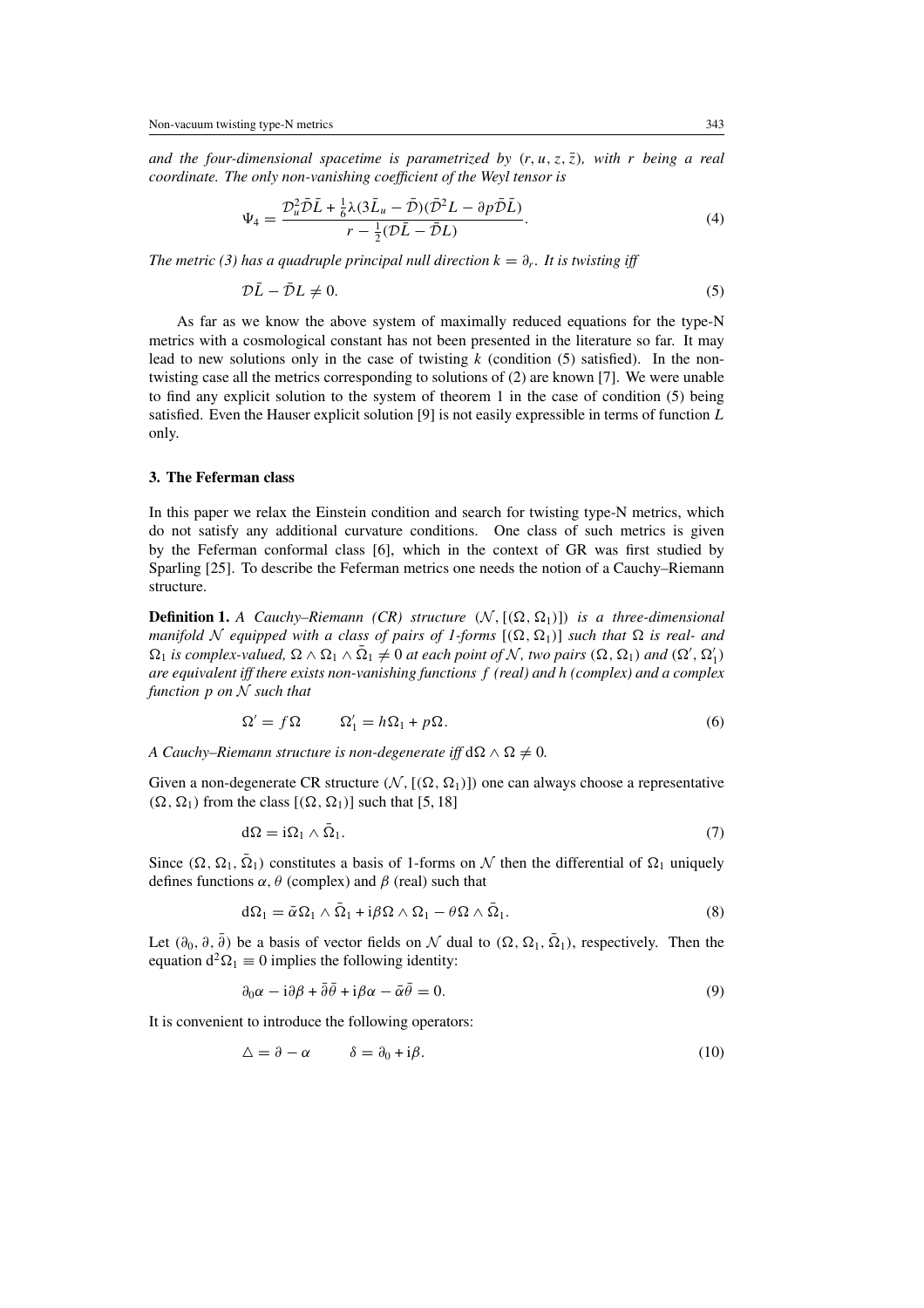Condition (6) does not fix the forms  $(\Omega, \Omega_1)$  totally. They still can be transformed by means of the following transformations:

$$
\Omega \to t\bar{t}\Omega \qquad \Omega_1 \to t[\Omega_1 + i\partial \log(t\bar{t})\Omega], \tag{11}
$$

where t is a non-vanishing complex function on  $\mathcal N$ . The corresponding transformations of functions  $\alpha$ ,  $\beta$ ,  $\theta$  are

$$
\alpha \to \frac{1}{t}(\alpha - \partial \log(t\bar{t}^2))
$$
  
\n
$$
\theta \to \frac{1}{\bar{t}^2}(\theta + \bar{\alpha}z + \bar{\partial}z + iz^2)
$$
  
\n
$$
\beta \to \frac{1}{|t|^2}[\beta - \bar{\partial}\partial \log t - \partial \bar{\partial} \log \bar{t} - \alpha \bar{\partial} \log t - \bar{\alpha}\partial \log \bar{t}^2(\bar{\partial} \log t\partial + \partial \log \bar{t}\bar{\partial}) \log |t|],
$$
\n(12)

where  $z = i\overline{\partial} \log(t\overline{t}).$ 

Let  $(N, [(\Omega, \Omega_1)])$  be a CR-structure with  $(\Omega, \Omega_1)$  satisfying (7). One defines a manifold

$$
\mathcal{M} = \mathbb{R} \times \mathcal{N} \tag{13}
$$

with a canonical projection  $\pi : \mathcal{M} \to \mathcal{N}$  and pull-backs the forms  $(\Omega, \Omega)$  to  $\mathcal M$  by means of  $\pi$ . Then, using the same letters to denote the pull-backs, one equips  $M$  with a class of Lorentzian metrics of the form

$$
g = e^{2\phi} [\Omega_1 \bar{\Omega}_1 - \Omega (dr + W\Omega_1 + \bar{W}\bar{\Omega}_1 + H\Omega)].
$$
\n(14)

Here  $\phi$ , H (real) and W (complex) are arbitrary functions on N and r is a real coordinate along the factor  $\mathbb R$  in  $\mathcal M = \mathbb R \times \mathcal N$ .

It follows that the vector field  $k = \partial_r$  is null geodesic and shear-free in any metric (14). It generates a congruence of shear-free and null geodesics in  $M$  which is always twisting due to condition (7). The converse is also true. Any spacetime admitting a twisting congruence of shear-free and null geodesics can be obtained in this way [27]. This, in particular, means that any such spacetime defines its corresponding CR-structure—the three-dimensional manifold of the lines of the congruence.

In the context of the present paper it is interesting to ask when the metrics (14) are of type N with  $k$  being a quadruple principal null direction. The answer is given by the following theorem [15, 17].

**Theorem 2.** *The metric (14) has*  $k = \partial_r$  *as a quadruple principal null direction if and only if* 

$$
W = 2ai\dot{e}^{ir} + b
$$
  
\n
$$
H = e^{ir}(\bar{\Delta} - i\bar{b})a + e^{-ir}(\Delta + ib)\bar{a} + h
$$
  
\n
$$
h = i(\Delta\bar{b} - \bar{\Delta}b) - 6a\bar{a} - \frac{1}{2}(\Delta\bar{\alpha} + \bar{\Delta}\alpha + \beta)
$$
\n(15)

*where the complex functions*  $a : \mathcal{N} \to \mathbb{C}$  *and*  $b : \mathcal{N} \to \mathbb{C}$  *satisfy* 

$$
2iha - 2\delta a - i\partial \bar{\Delta} a - \partial(\bar{b}a) - b\bar{\Delta} a + i b\bar{b}a = 0
$$
\n(16)

$$
4\bar{\alpha}\theta - 2\partial\theta + 3i(\delta b - \theta b) + \partial(\Delta b - \Delta b - 4ih) + 8i(a\Delta \bar{a} - \partial(a\bar{a}) + iba\bar{a}) = 0.
$$
 (17)

Take

$$
a = 0, \qquad b = \frac{2}{3}i\alpha. \tag{18}
$$

Then equation (16) is automatically satisfied and equation (17) becomes the identity (9). Then, applying theorem 1 we have the following corollary.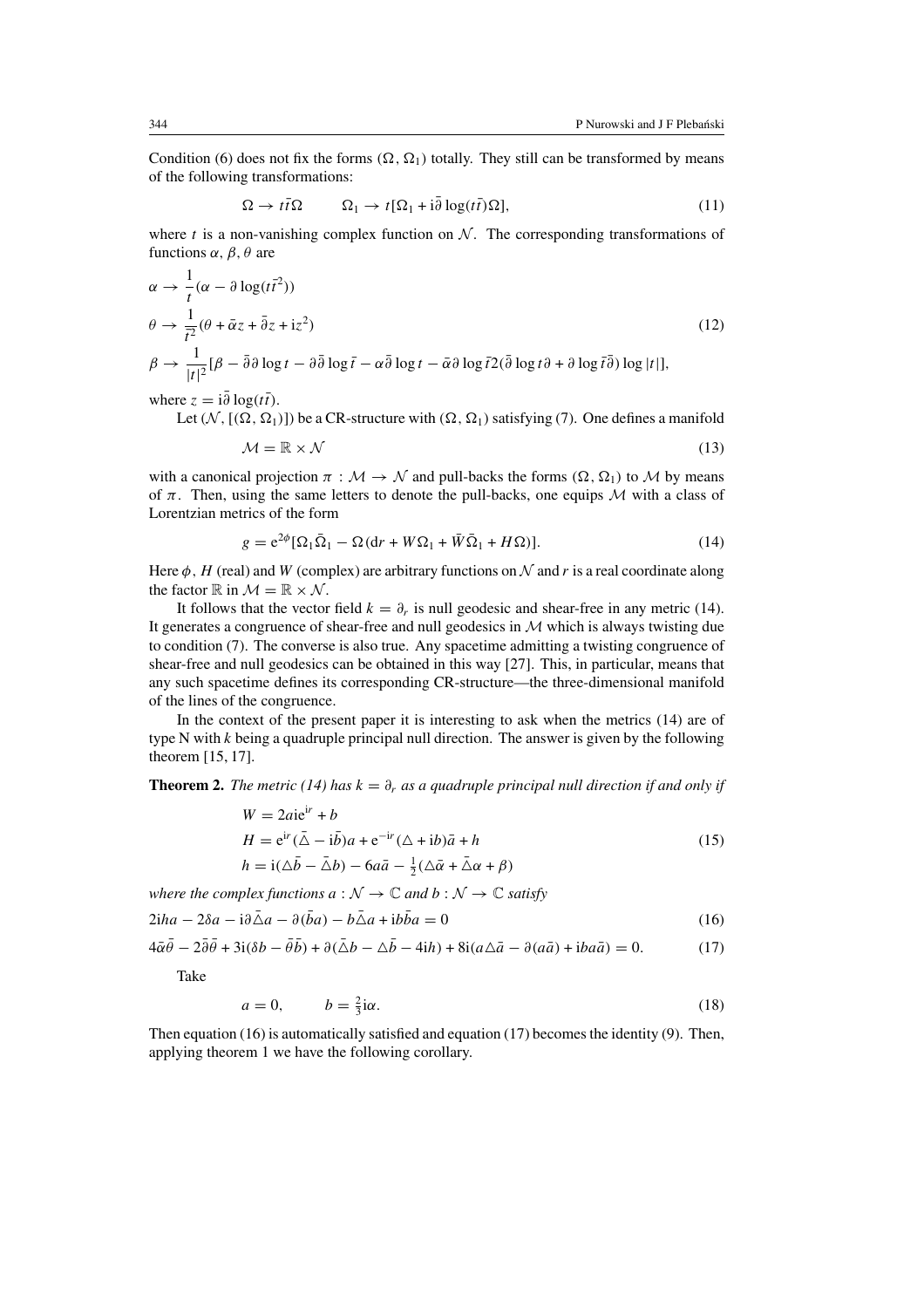**Corollary 1.** Let  $(N, [(\Omega, \Omega_1)])$  be a CR-structure generated by forms  $(\Omega, \Omega_1)$  satisfying *condition (7). Then the metric*

$$
g = e^{2\phi} \left\{ \Omega_1 \bar{\Omega}_1 - \Omega \left[ dr + \frac{2}{3} i \alpha \Omega_1 - \frac{2}{3} i \bar{\alpha} \bar{\Omega}_1 + \frac{1}{6} (\Delta \bar{\alpha} + \bar{\Delta} \alpha - 3 \beta) \Omega \right] \right\}
$$
(19)

*on manifold*  $M = \mathbb{R} \times N$  *is of type N with twisting shear-free null geodesics generated by the guadruple principal null direction*  $k = \partial_r$ *.* 

The metrics (19) are called the Feferman metrics [6]. Their main property is presented in the following theorem.

**Theorem 3.** Let a pair  $(\Omega, \Omega_1)$  satisfying (7) undergo transformation (11). Then the metric g *of* (19) transforms according to<sup>5</sup> g  $\rightarrow$  ttg.

Thus, any non-degenerate CR-structure defines a conformal class of Feferman metrics (19). Each of the metrics in the class is of type N and its quadruple principal null direction defines a congruence of shear-free and null geodesics with twisting rays. We stress here that corollary 1 provides an effective method of evaluating Feferman twisting type-N metrics for each non-degenerate CR-structure. For example, if the CR-structure  $N$  is embeddable in  $\mathbb{C}^2$  (cf [28, p 499], for definition of embeddability) it may be parametrized by coordinates  $(u, z, \overline{z})$ , u real, z complex, and generated by a free complex function  $L = L(u, z, \overline{z})$  such that  $D\overline{L} - \overline{D}L \neq 0$ . The 1-forms  $(\Omega, \Omega_1)$  satisfying (7) may be chosen to be

$$
\Omega = i \frac{du + L dz + L d\bar{z}}{\mathcal{D}\bar{L} - \bar{\mathcal{D}}L}
$$
  
\n
$$
\Omega_1 = dz - i \bar{w} \Omega,
$$
\n(20)

where

$$
w = L_u + \mathcal{D}\log(\mathcal{D}\bar{L} - \bar{\mathcal{D}}L). \tag{21}
$$

Then, the Feferman metric (19) is

$$
g = e^{2\phi} \left\{ dz \, d\bar{z} - \Omega \left[ dr - \frac{1}{3} i w \, dz + \frac{1}{3} i \bar{w} \, d\bar{z} - \frac{1}{6} \mathcal{D} \bar{w} \Omega \right] \right\}.
$$
 (22)

Inserting (20) and (21) into (22) gives an explicit form of the Feferman metric for each embeddable CR-structure.

Another characterization of the Feferman class of metrics is given by the following theorem [14, 25].

**Theorem 4.** *Feferman metrics* g *are the only metrics satisfying the following three conditions:*

- *(a)* g *are of type N with a quadruple principal null direction generated by a vector field* k*;*
- *(b)* k *is geodesic, shear-free and twisting;*
- *(c)* k *is a conformal Killing vector field.*

A slightly disappointing property of the Feferman class is given below [13].

**Theorem 5.** *None of the Feferman metrics satisfies Einstein equations*  $R_{\mu\nu} = \lambda g_{\mu\nu}$ *.* 

<sup>&</sup>lt;sup>5</sup> To obtain this result one has to redefine the *r* coordinate according to  $r \rightarrow r + \frac{1}{3}i \log(t/\bar{t})$ .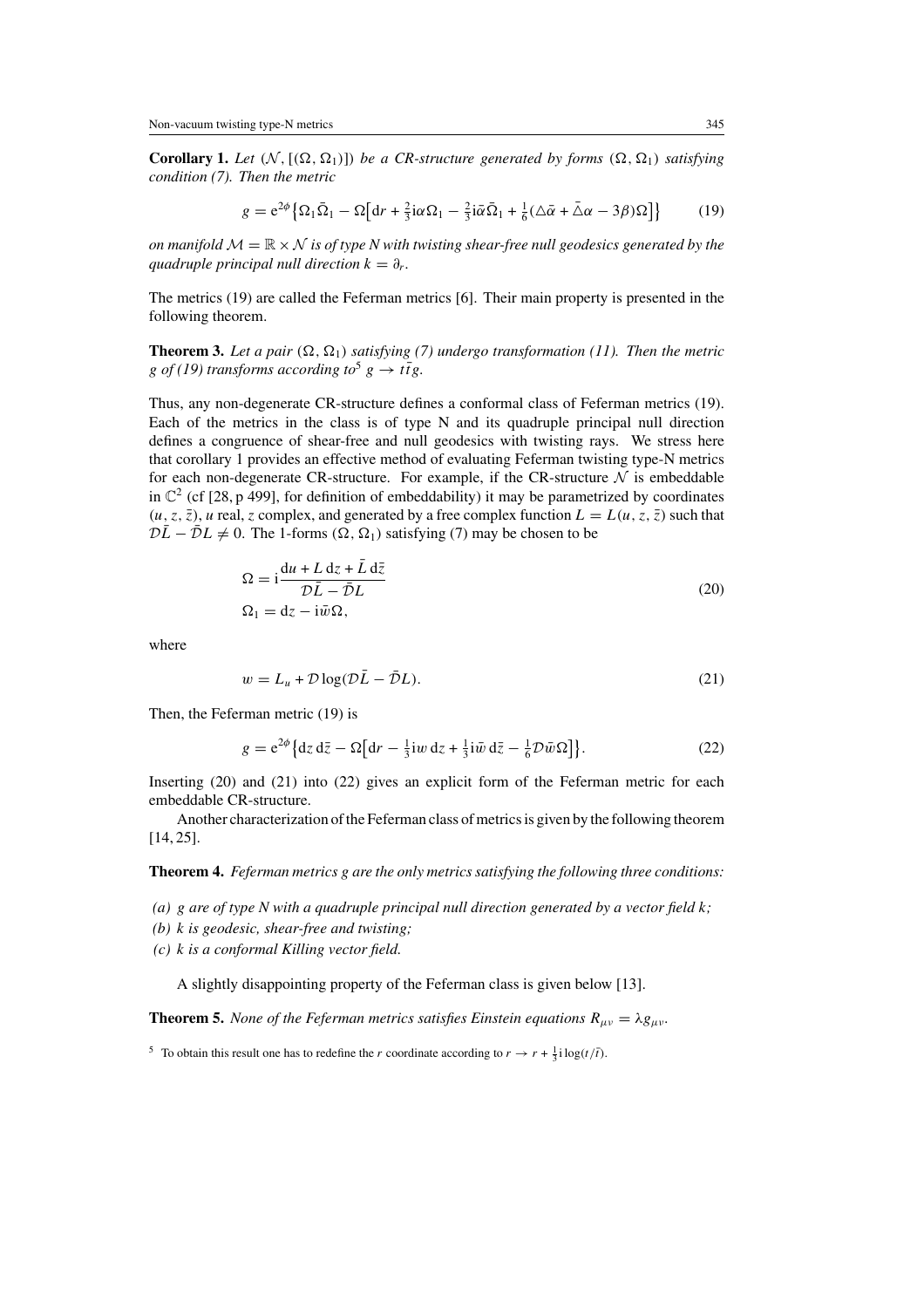### **4. Twisting type-N metrics with a three-dimensional group of conformal symmetries**

In this section we find a local form of all Lorentzian metrics  $g$  which satisfy the following assumptions:

- (a) g are of type N with  $k$  being a quadruple principal null direction;
- (b)  $k$  is geodesic, shear-free and twisting;
- (c)  $g$  is not conformally equivalent to any of the Feferman metrics and is not conformally flat;
- (d) g admit at least three conformal Killing vector fields.

The following theorem is implicit in sections 4–6 of [15].

**Theorem 6.** *All the metrics satisfying assumptions (a)–(d) can locally be represented by*

$$
g = e^{2\phi} [\Omega_1 \bar{\Omega}_1 - \Omega (dr + W\Omega_1 + \bar{W}\bar{\Omega}_1 + H\Omega)],
$$
\n(23)

*where*

$$
W = 2aie^{ir} + b \qquad H = -a[e^{ir}(\bar{\alpha} + i\bar{b}) + e^{-ir}(\alpha - ib)] + i(\bar{\alpha}b - \alpha\bar{b}) - 6a^2 - \frac{1}{2}\beta + \alpha\bar{\alpha}
$$
\n(24)

*and the functions*  $a > 0$ ,  $b$ ,  $\alpha$ ,  $\beta$ ,  $\theta$  *are constants*<sup>6</sup>, *satisfying* 

$$
-12ia^2 - \bar{\alpha}b + ib\bar{b} + 2\alpha(i\bar{\alpha} + \bar{b}) - 3i\beta = 0
$$
 (25)

$$
-8ia^2(\alpha - ib) - 3b\beta + 4\overline{\alpha}\overline{\theta} - 3i\overline{\theta}\overline{\theta} = 0.
$$
 (26)

 $\Omega$  *and*  $\Omega_1$  *are related to*  $\alpha$ ,  $\beta$ ,  $\theta$  *by* (8) *and satisfy* (7). The spacetime is locally a Cartesian *product*  $M = \mathbb{R} \times \mathbb{N}$ , with  $(\mathbb{N}, (\Omega, \Omega_1))$  *being a three-dimensional non-degenerate CRstructure. The coordinate* r *is chosen so that the orbits of the three conformal symmetries*  $X_i$ ,  $i = 1, 2, 3$  *are given by*  $r = constant$  *and*  $X_i(r) = 0$ *. The three symmetries*  $X_i$  *are such that* 

$$
\mathcal{L}_{X_i}\Omega = \mathcal{L}_{X_i}\Omega_1 = 0 \qquad \forall i = 1, 2, 3,
$$
\n
$$
(27)
$$

*so that they also constitute three symmetries of the CR-structure*  $(N, (\Omega, \Omega_1))$ *.* 

It follows from this theorem that all the metrics satisfying  $(a)$ – $(d)$  can be obtained by inspecting the list [5, 15, 19] of all non-degenerate CR-structures admitting three symmetries. Such structures are classified according to the Bianchi type of the corresponding symmetries. For each Bianchi type the forms  $\Omega$ ,  $\Omega_1$  and the constants  $\alpha$ ,  $\beta$ ,  $\theta$  are presented in [15]. Using this list, one has to check whether a given Bianchi type represented by constants  $\alpha$ ,  $\beta$ ,  $\theta$ is admitted by the type-N equations  $(25)$  and  $(26)$ . If it is, one finds the corresponding a and b.

It turns out that only CR-structures with symmetry groups of Bianchi types *VI*<sup>h</sup> and *VIII* are admitted by equations (25) and (26). Below we describe the corresponding solutions.

#### *4.1. Solutions for Bianchi type VIII*

In this case one has a one-parameter family of non-equivalent CR-structures, parametrized by  $k \geq 0, k \neq 1$ . The manifold N of such CR-structures can be coordinatized by  $(u, z, \overline{z})$ ,

<sup>6</sup> If  $a \equiv 0$  then the corresponding metric is in the Feferman class.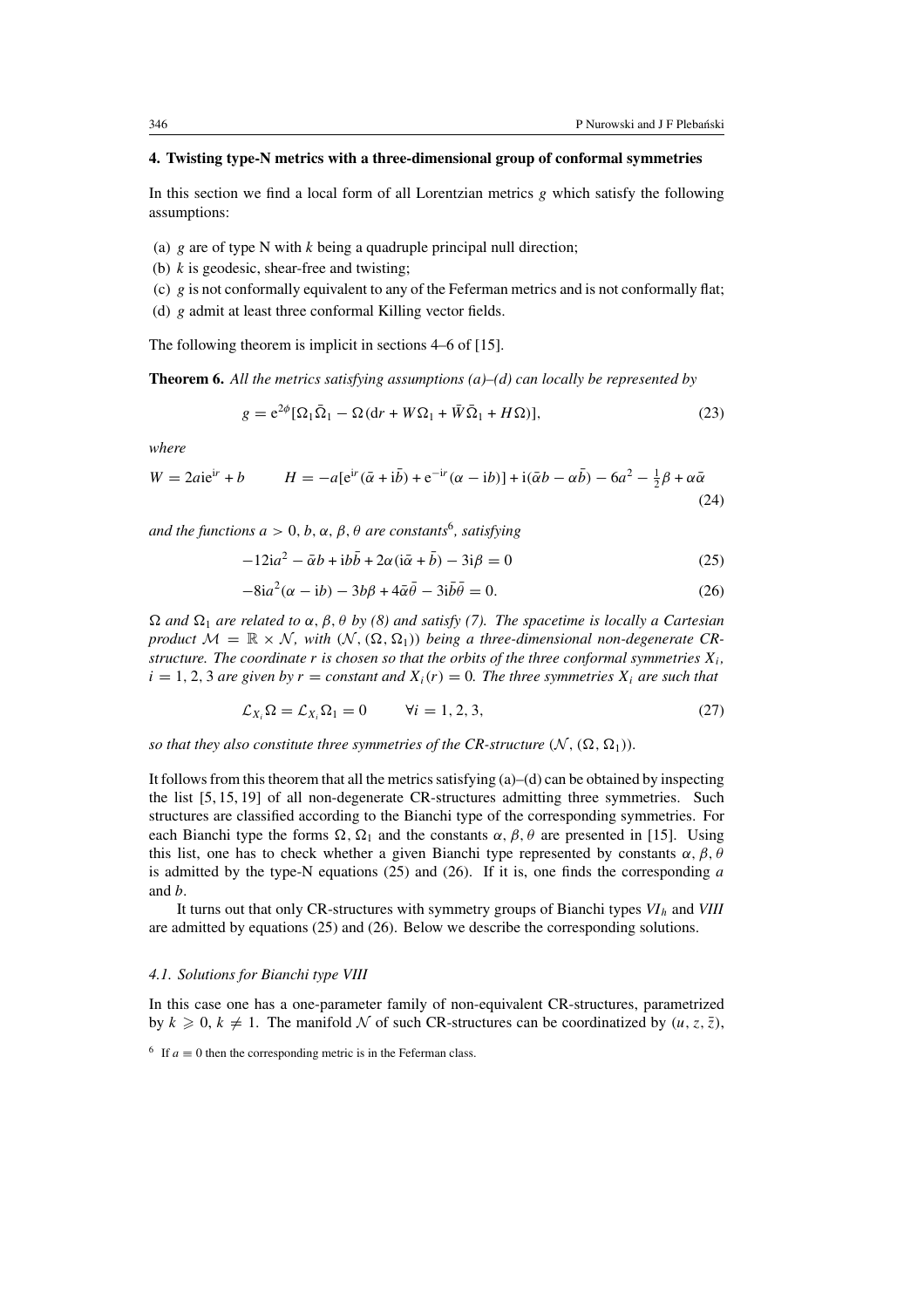(u-real, z-complex) and the forms  $\Omega$ ,  $\Omega_1$  and the constants  $\alpha$ ,  $\beta$ ,  $\theta$  of theorem 5 can be chosen so that

$$
\Omega = \frac{2}{k^2 - 1} \lambda_0 \qquad \Omega_1 = \mu_0 - \frac{k}{k^2 - 1} \lambda_0
$$
  
\n
$$
\mu_0 = \frac{2e^{i\mu}}{z\overline{z} - 1} dz \qquad \lambda_0 = du + \frac{ke^{i\mu} - i\overline{z}}{z\overline{z} - 1} dz + \frac{ke^{-i\mu} + i\overline{z}}{z\overline{z} - 1} d\overline{z}
$$
(28)  
\n
$$
\alpha = 0 \qquad \beta = \frac{1}{4}(k^2 - 2) \qquad \theta = -\frac{1}{4}ik^2.
$$

Inserting the above  $\alpha$ ,  $\beta$ ,  $\theta$  into the type-N equations (25) and (26) one finds two branches of solutions for  $a$  and  $b$ . The corresponding metrics are

$$
g = e^{2\phi} [\Omega_1 \bar{\Omega}_1 - \Omega \nu]
$$
 (29)

where the forms  $\Omega$  and  $\Omega_1$  are given by (28) and the real 1-form v is given below for each branch (a) and (b) separately.

(a) If  $0 \le k \le \sqrt{2}/2$  then

$$
\nu = dr + \frac{1}{2}i\sqrt{3(1 - k^2)} \left( e^{ir} \pm \sqrt{\frac{1 - 2k^2}{1 - k^2}} \right) \Omega_1 - \frac{1}{2}i\sqrt{3(1 - k^2)} \left( e^{-ir} \pm \sqrt{\frac{1 - 2k^2}{1 - k^2}} \right) \overline{\Omega}_1
$$

$$
+ \left( \mp \frac{3}{8} \sqrt{(1 - 2k^2)(1 - k^2)} \left( e^{ir} + e^{-ir} \right) + k^2 - \frac{7}{8} \right) \Omega.
$$

Solutions are not conformally flat iff  $k \neq \frac{1}{2}\sqrt{2}$ .

(b) If  $k \geqslant 0, k \neq 1, k \neq \sqrt{3}$  then  $v = dr +$  $\frac{\sqrt{3}}{2}$ (ie<sup>ir</sup> ±  $\sqrt{1+k^2}$ ) $\Omega_1 + \frac{\sqrt{3}}{2}$ (-ie<sup>-ir</sup> ±  $\sqrt{1+k^2}$ ) $\bar{\Omega}_1$ 

$$
2\n+ \frac{1}{8}(\mp 3i\sqrt{1+k^2}(e^{ir}-e^{-ir})-k^2-7)\Omega.
$$

Solutions are not conformally flat iff  $k \neq 1, k \neq \sqrt{3}$ .

#### *4.2. Solutions for Bianchi type VI*<sup>h</sup>

In this case one has only one CR-structure for each value of the real parameter  $h =$  $-[ (1-d)/(1+d) ]^2$ ,  $-1 < d \le 1$ . For each value of d the CR-manifold N can be coordinatized by real  $(u, x, y)$ , and the forms  $\Omega$ ,  $\Omega_1$  and the constants  $\alpha$ ,  $\beta$ ,  $\theta$  of theorem 5 can be chosen so that

$$
\Omega = -\frac{2}{d+1}\lambda_0 \qquad \Omega_1 = \mu_0 + \frac{d}{d+1}\lambda_0 \n\mu_0 = y^{-1}d(x+iy) \qquad \lambda_0 = y^d du - y^{-1} dx \n\alpha = \frac{1}{2}\mathbf{i}(d-1) \qquad \beta = -\frac{1}{4}d \qquad \theta = -\frac{1}{4}\mathbf{i}d.
$$
\n(30)

For the above  $\alpha$ ,  $\beta$ ,  $\theta$  the type-N equations (25) and (26) imply that the constant b is real and satisfies

$$
8b3 + 8(d - 1)b2 - 2(1 + 4d + d2)b - 2d3 - 3d2 + 3d + 2 = 0.
$$
 (31)

Note that equation (31) always admits at least one real solution. Once the real solution  $b = b(d)$ of this equation is known one has to check, whether the quantity

$$
A = \frac{1}{48} [4b^2 + 6(d-1)b + 2d^2 - d + 2]
$$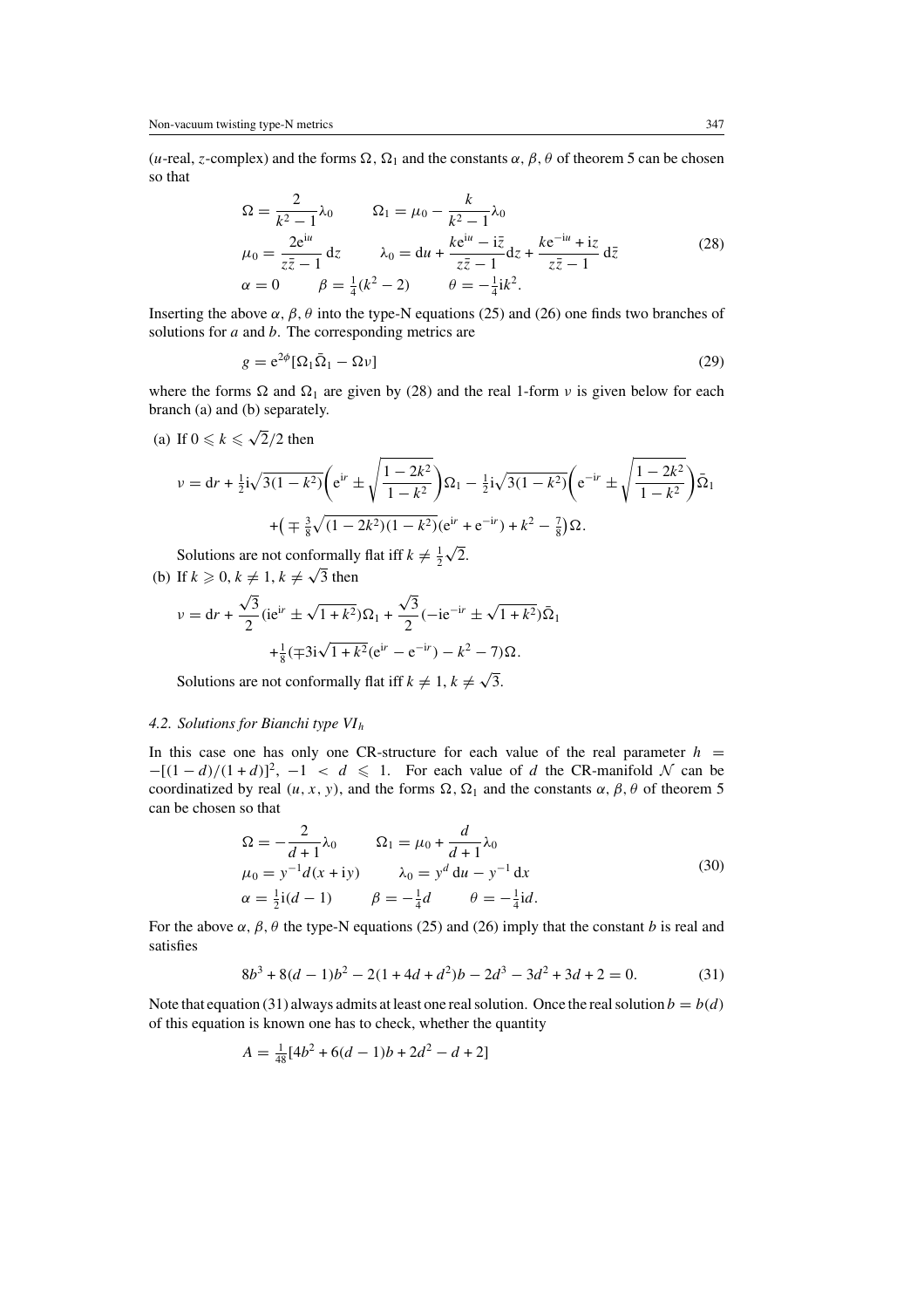is positive. If it is positive, the constant

$$
a = \sqrt{A}.\tag{32}
$$

Otherwise there is no solution to (25) and (26) corresponding to  $b = b(d)$ .

To describe an example of explicit solutions to equations (31)–(32) we choose

$$
d = \frac{1}{2}.\tag{33}
$$

Then, there are three different solutions for  $a$  and  $b$ :

$$
b_1 = -\frac{1}{4}(\sqrt{6} + 1) \qquad a_1 = \frac{1}{8}\sqrt{6 + \frac{5}{3}\sqrt{6}},\tag{34}
$$

$$
b_2 = 1 \t a_2 = \frac{1}{4}, \t (35)
$$

$$
b_3 = \frac{1}{4}(\sqrt{6} - 1) \qquad a_3 = \frac{1}{8}\sqrt{6 - \frac{5}{3}\sqrt{6}}.
$$
 (36)

The corresponding metrics are given by

$$
g = e^{2\phi} [\Omega_1 \bar{\Omega}_1 - \Omega \nu]
$$
 (37)

where the forms  $\Omega$  and  $\Omega_1$  are given by (30) with  $d = \frac{1}{2}$ , and the real 1-form  $\nu$  is given below for each of the three above solutions by

$$
\nu_1 = dr + \frac{1}{4} \Big[ i \sqrt{6 + \frac{5}{6} \sqrt{6}} e^{ir} - \sqrt{6} - 1 \Big] \Omega_1 + \frac{1}{4} \Big[ -i \sqrt{6 + \frac{5}{6} \sqrt{6}} e^{-ir} - \sqrt{6} - 1 \Big] \overline{\Omega}_1
$$
  
+ 
$$
\frac{1}{32} \Big[ i \sqrt{36 + 10 \sqrt{6}} (e^{ir} - e^{-ir}) - \sqrt{6} - 10 \Big] \Omega
$$
  

$$
\nu_2 = dr + \Big[ \frac{1}{2} i e^{ir} + 1 \Big] \Omega_1 + \Big[ -\frac{1}{2} i e^{-ir} + 1 \Big] \overline{\Omega}_1 + \Big[ \frac{5}{16} i (e^{-ir} - e^{ir}) - \frac{3}{4} \Big] \Omega
$$
  

$$
\nu_3 = dr + \frac{1}{4} \Big[ i \sqrt{6 - \frac{5}{6} \sqrt{6}} e^{ir} + \sqrt{6} - 1 \Big] \Omega_1 + \frac{1}{4} \Big[ -i \sqrt{6 - \frac{5}{6} \sqrt{6}} e^{-ir} + \sqrt{6} - 1 \Big] \overline{\Omega}_1
$$
  
+ 
$$
\frac{1}{32} \Big[ i \sqrt{36 - 10 \sqrt{6}} (e^{-ir} - e^{ir}) + \sqrt{6} - 10 \Big] \Omega.
$$

Each of these metrics is conformally non-flat.

Although equation (31) can be solved explicitly, the formula for  $b$  is not very useful in obtaining the explicit forms of the metrics. It is more convenient to solve equation (31) for particular values of d as we did above for  $d = \frac{1}{2}$ . Instead of giving further examples we present a qualitative description of the solutions, which was obtained by numerical analysis of (31) and (32). We have three possible branches of solutions, corresponding to three different roots  $b_1(d)$ ,  $b_2(d)$ ,  $b_3(d)$  of (31). These branches are as follows.

- $b_1(d)$  The solutions corresponding to the first root  $b_1(d)$  are only possible if  $d \geq -0.511 878$ . It turns out then that for each value of  $d \ge -0.511\,878$  there exists a type-N metric, which is not conformally flat iff  $d \neq -\frac{1}{2}$  and  $d \neq 0$ .
- $b_2(d)$  The second root  $b_2(d)$  admits solutions for each value of the parameter  $d \ge 0$ . For each such  $d$  there exists precisely one type-N metric, which is nonconformally flat iff  $d \neq 0$ .
- $b_3(d)$  The third root  $b_3(d)$  admits solutions only for  $-0.511878 \le d \le -0.220789$  or  $d \geq 0$ . For each such d there exists precisely one type-N metric which is conformally non-flat iff  $d \neq -0.333347$ ,  $d \neq -0.220789$ ,  $d \neq 0$ ,  $d \neq 1$ .

We close this section with a note that the metrics satisfying assumptions  $(a)$ – $(d)$  are not conformally equivalent to the Ricci flat metrics. This result follows directly from the analysis performed in [15].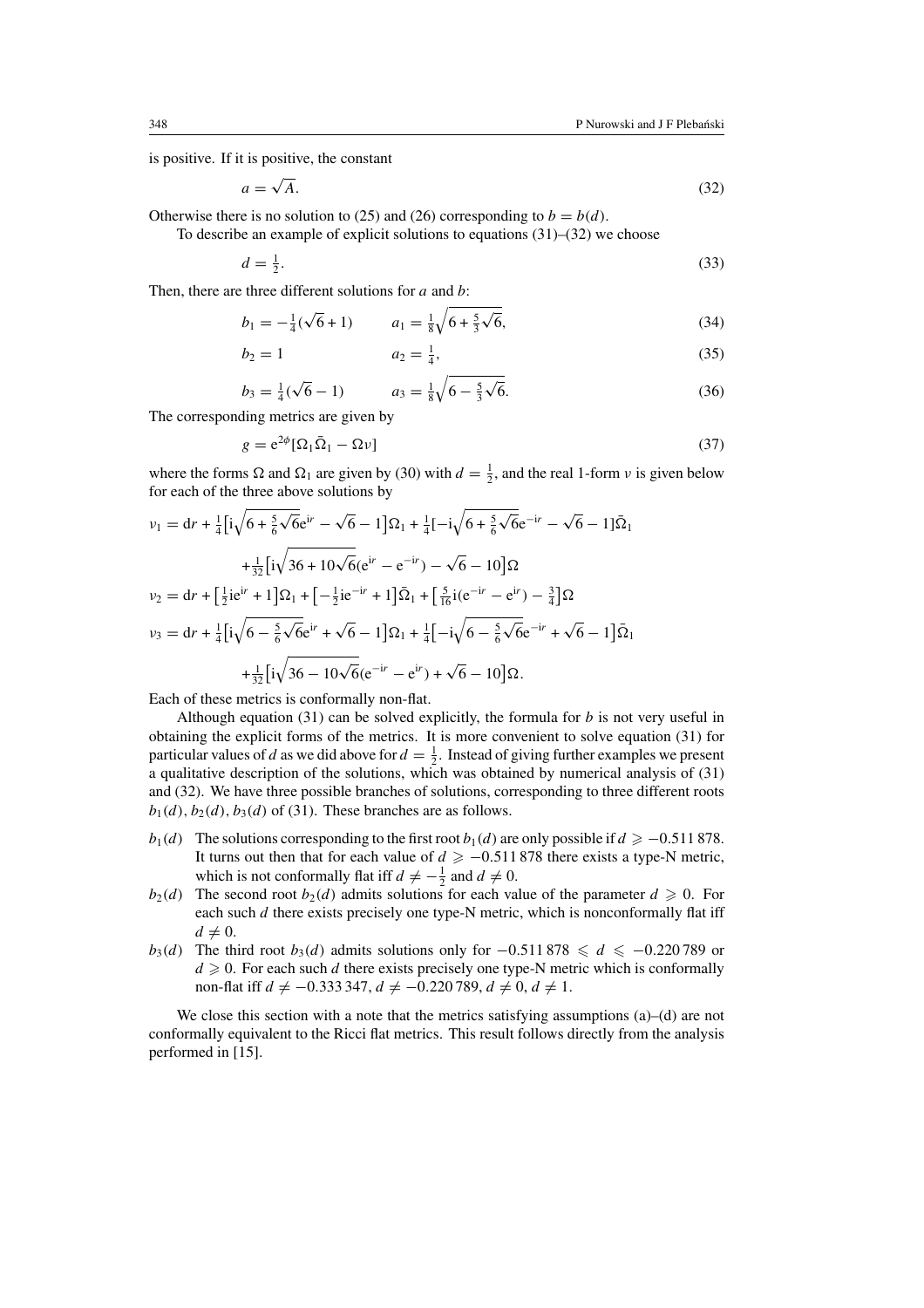## **5. Examples of twisting type-N metrics admitting two conformal symmetries**

In this section we present examples of type-N metrics admitting two conformal symmetries. We additionally assume that the metrics are not conformally flat and that they do not belong to the Feferman class. The general solution for such a problem is rather hopeless to obtain but the following two examples can be given.

*Case A.* Consider a three-dimensional manifold parametrized by the real coordinates  $(u, x, y)$ . The CR-structure  $(N, [(\Omega, \Omega_1)])$  is generated on N by the forms

$$
\Omega = du - y dx \qquad \Omega_1 = \frac{\sqrt{2}}{2} (dx + idy). \tag{38}
$$

The forms (38) satisfy (7). On  $M = \mathbb{R} \times \mathbb{N}$  introduce a coordinate r along the  $\mathbb R$  factor and consider the metric

$$
g = e^{2\phi} [\Omega_1 \bar{\Omega}_1 - \Omega \nu]
$$
 (39)

with the 1-form  $\nu$  defined by

$$
v = dr + y^{-1} \left[ \left( \frac{\sqrt{2}}{2} - \sqrt{3} + \left( \frac{3}{2} \right)^{1/4} i e^{ir} \right) \Omega_1 + \left( \frac{\sqrt{2}}{2} - \sqrt{3} - \left( \frac{3}{2} \right)^{1/4} i e^{-ir} \right) \overline{\Omega}_1 \right] + y^{-2} \left[ \frac{i 6^{1/4}}{4} (\sqrt{6} - 2) (e^{ir} - e^{-ir}) + \frac{\sqrt{6}}{4} - 1 \right] \Omega.
$$
 (40)

It is a matter of straightforward calculation to see that the so defined metric is of type N, admits a congruence of twisting shear-free and null geodesics aligned with the principal null direction and is never conformally flat. Moreover, it has only two conformal symmetries  $X_1 = \partial_u$ ,  $X_2 = \partial_x$ .

*Case B.* Now the CR-structure  $(N, [(\Omega, \Omega_1)])$  is generated by the forms

$$
\Omega = du - y^2 dx \qquad \Omega_1 = \sqrt{y}(dx + idy). \tag{41}
$$

The forms (41) satisfy (7). The type-N metric is defined on  $\mathcal{M} = \mathbb{R} \times \mathcal{N}$  by

$$
g = e^{2\phi} [\Omega_1 \bar{\Omega}_1 - \Omega \nu]
$$
\n(42)

with the 1-form  $\nu$  defined by

$$
v = dr + \frac{1}{2y^{3/2}} \Big[ \left( i\sqrt{5 + 2\sqrt{19}} e^{ir} - \sqrt{19} \right) \Omega_1 + \left( -i\sqrt{5 + 2\sqrt{19}} e^{-ir} - \sqrt{19} \right) \overline{\Omega}_1 \Big] + \frac{i}{8y^3} \Big[ \sqrt{5 + 2\sqrt{19}} \Big( \sqrt{19} - 1 \Big) (e^{ir} - e^{-ir}) - 16 - 2\sqrt{19} \Big] \Omega.
$$
 (43)

Here r is a coordinate r along the factor  $\mathbb R$  in  $\mathcal M$ .

The above metric is of type N, admits a congruence of twisting shear-free and null geodesics aligned with the principal null direction and is never conformally flat. It has only two conformal symmetries  $X_1 = \partial_u, X_2 = \partial_x$ .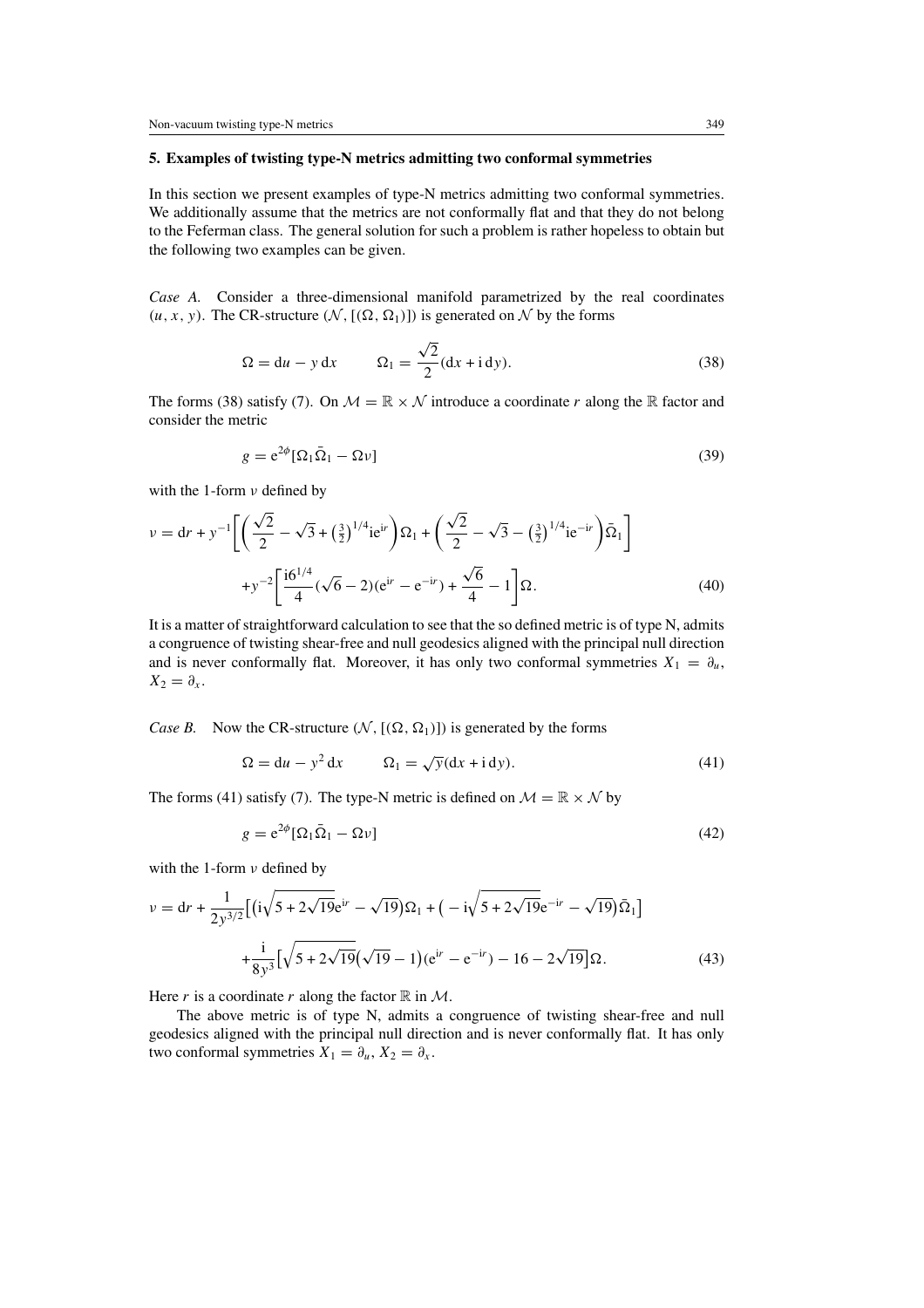# **6. Example of a type-N metric with vanishing Bach tensor and not conformal to an Einstein metric**

It is interesting to ask whether metrics (39), (40), (42), (43) are conformally equivalent to Einstein metrics. It is known that a necessary condition for a metric to be conformal to an Einstein metric is that its Bach tensor

$$
B_{\mu\nu} = C_{\mu\rho\nu\sigma}^{;\sigma\rho} + \frac{1}{2} C_{\mu\rho\nu\sigma} R^{\rho\sigma} \tag{44}
$$

vanishes identically [2, 10]. (We denoted the Weyl conformal curvature by  $C_{\mu\rho\nu\sigma}$ .)

With the help of an extremely powerful symbolic algebra package GRTensor [16] we calculated the Bach tensor for metrics (39), (40) and (42), (43). In both cases it is never vanishing, so we conclude that the metrics (39), (40) and (42), (43) are not conformally equivalent to any Einstein metric.

Surprisingly, within the Feferman class we found a metric which has vanishing Bach tensor. This metric reads as follows:

$$
g = e^{2\phi} \left[ dx^2 + dy^2 - \frac{2}{3} (dx + y^3 du)(y dr + \frac{11}{9} dx - \frac{1}{9} y^3 du) \right].
$$
 (45)

This metric, like any other from the Feferman class, is of type N, admits a congruence of twisting shear-free and null geodesics aligned with the principal null direction and is not conformally flat. It is interesting that it satisfies the Bach equations and, being in the Feferman class, is not conformal to any Einstein metrics. To the best of our knowledge this is the only known example of a Lorentzian metric having this last property [1].

## **Acknowledgment**

This research was supported by Komitet Badan Naukowych (grant no 2 P03B 060 17). ´

# **References**

- [1] Bailey T N and Eastwood M G 1995 Self-dual manifolds need not be locally conformal to Einstein *Further Advances in Twistor Theory (Pitman Research Notes in Mathematics Series vol 232)* ed L P Hughston, P Z Kobak and L J Mason (New York: Pitman) pp 132-4
- [2] Baston R J and Mason L J 1995 The conformal Einstein equations *Further Advances in Twistor Theory (Pitman Research Notes in Mathematics Series vol 232)* ed L P Hughston, P Z Kobak andLJMason (New York: Pitman) pp 131–2
- [3] Brinkmann M W 1923 On Riemann spaces conformal to Euclidean spaces *Proc. Natl Acad. Sci., USA* **9** 1
- [4] Cartan E 1922 Sur les espaces conformes generalises et l'universe optique *C. R. Acad. Sci. Paris* **174** 857–9
- [5] Cartan E 1932 Sur la geometrie pseudo-conforme des hypersurfaces de l'espace de deux variables complexes. Part I *Ann. Math. Pura Appl.* **11** 17–90
	- Cartan E 1932 Sur la geometrie pseudo-conforme des hypersurfaces de l'espace de deux variables complexes. Part II *Ann. Scuola Norm. Sup. Pisa* **1** 333–54
- [6] Feferman C L 1976 Monge–Ampere equations, the Bergman kernel and geometry of pseudoconvex domains *Ann. Math* **103** 395–416
	- Feferman C L 1976 *Ann. Math* **104** 393–4 (correction)
- [7] Garcia Diaz A and Plebański J F 1981 All nontwisting N's with cosmological constant *J. Math. Phys.* 22 2655–8
- [8] Goldberg J N and Sachs R K 1962 A theorem on Petrov types *Acta Phys. Polon. Suppl.* **22** 13
- [9] Hauser I 1974 Type N gravitational fields with twist *Phys. Rev. Lett.* **33** 1112–3
- [10] Kozameh C N, Newman E T and Tod K P 1985 Conformal Einstein spaces *Gen. Rel. Grav.* **17** 343–52
- [11] Kramer D, Stephani H, MacCallum M and Herlt E 1980 *Exact solutions of Einstein's field equations* (Berlin: Deutscher)
- [12] Kundt W 1961 The plane-fronted gravitational waves *Z. Phys.* **163** 77
- [13] Lewandowski J 1988 On the Feferman class of metrics associated with 3-dimensional CR space *Lett. Math. Phys.* **15** 129–35